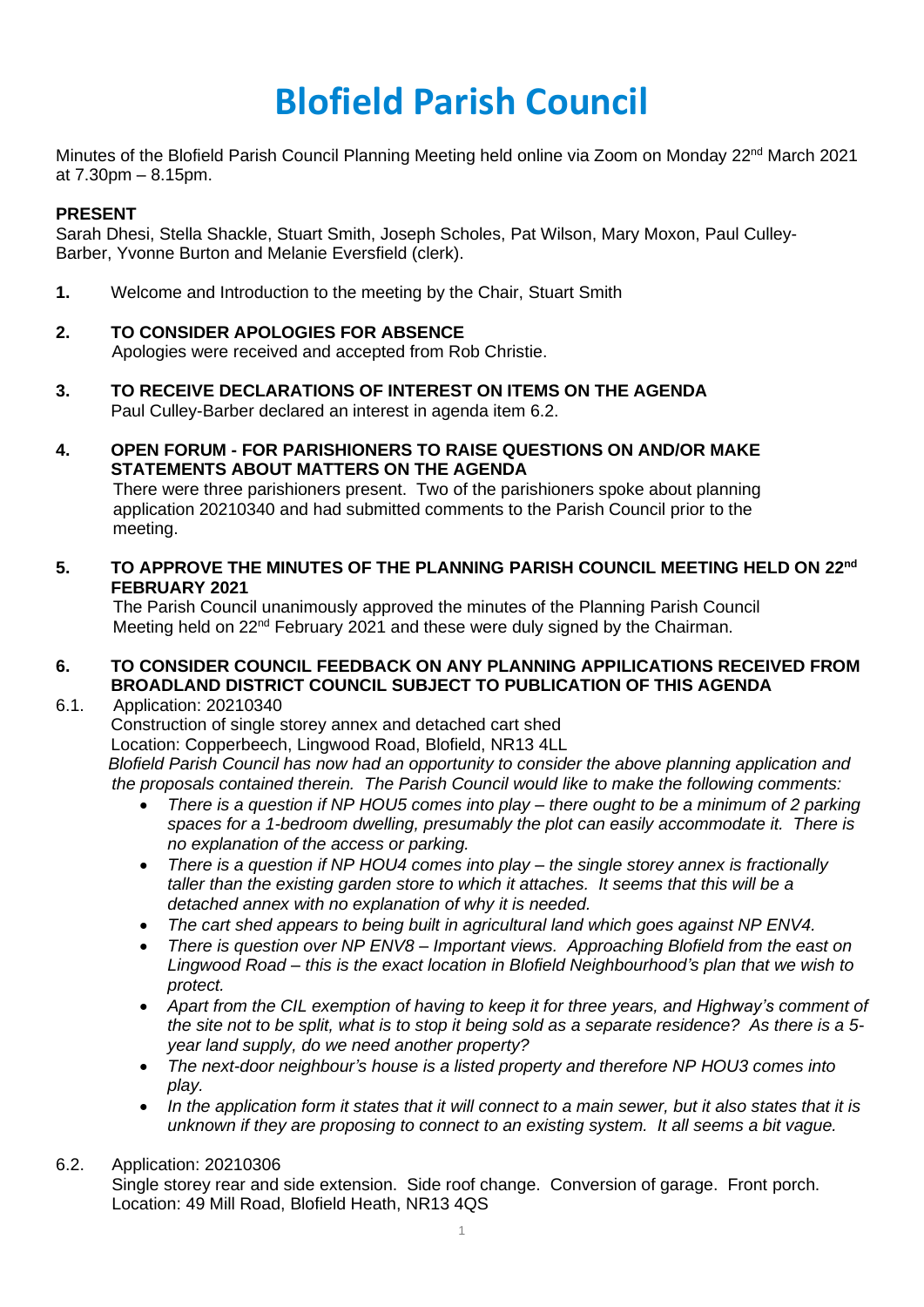*Blofield Parish Council has now had an opportunity to consider the above planning application and would like to make no comment to the proposals contained therein. However, if plans change or new information comes to light it would appreciate the opportunity to consider this further.* 

## **7. TO CONSIDER FEEDBACK ON ANY PLANNING APPLICATIONS RECEIVED SUBSEQUENT TO THE PUBLICATION OF THE AGENDA**

- 7.1. There were none.
- **8. TO RECEIVE INFORMATION AND CONSIDER ANY ACTIONS RELATING TO PLANNING DECISIONS AND ENFORCEMENT ISSUES AND A PLANNING UPDATE**
- 8.1. It was noted that planning permission for Walnut Tree Farm, 78 Blofield Corner Road, Blofield has been granted.
- 8.2. It was also noted that complaints had been received in relation to the motor cross track in Shack Lane. This will be deferred to Broadland District Council Planning Enforcement.
- **9. TO CONSIDER RESPONSE TO HIGHWAYS ENGLAND A47 BLOFIELD TO NORTH BURLINGHAM CONSULTATION**
- 9.1. Mary Moxon and Paul Culley-Barber had sent a draft response to councillors prior to the meeting. The following was agreed as the Council's official response: -

#### **Comments on Highways England A47 Blofield to North Burlingham DCO**

#### **2.3 Works Plans**

Blofield Parish Council is disappointed that the suggested alternative junction layout has been completely disregarded by Highways England.



- A47 Dualling
- Local Roads
- Farm Access Track - Additional modification

## Blofield East Modified A47 Junction Suggestion

This was proposed to Highways England due to the following concerns which have been ignored. Traffic flow from Blofield Heath suggests that a high number of parishioners are exiting Blofield Heath, travelling south towards Blofield, using the slip road to join the A47 East towards Acle and then using the gap in the central reservation to execute a U turn to then travel to towards Norwich on the westbound A47, as indicated below.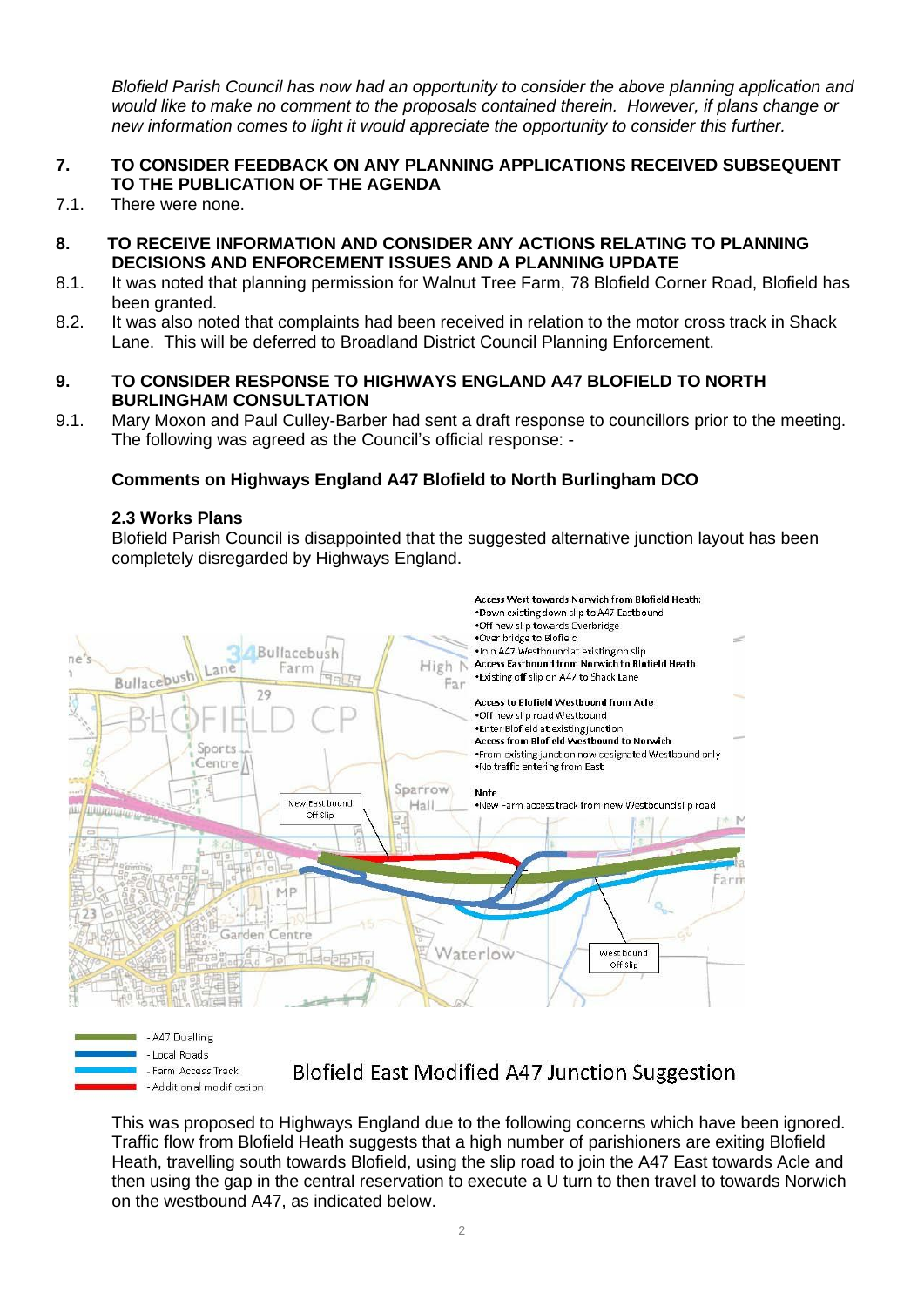

As the proposal for the A47 junction will close off the gap in the central reservation, it is our view that traffic will be forced to enter Blofield and encounter the already congested road network in the vicinity of the current school site, doctors surgery and proposed new school site for onward travel to the A47 Cucumber Lane roundabout for onward travel to Norwich.

Proposed development in the parish and beyond our boundary will further compound the traffic flow issues being encountered at the A47 Cucumber Lane roundabout.



Traffic routes shown on the indication above demonstrate that flows from Brundall, Blofield and Blofield Heath concentrate at the A47 Cucumber Lane roundabout which is already causing congestion before the additional development proposals for housing have been built out. Both Highways England and Norfolk County Council refuse to perceive this as a problem either now or in the future and have resisted taking a proactive approach to the problem by planning, instead positioning themselves on a wait and see basis.

Local knowledge already sees this as a problem waiting to happen, but no authority will take responsibility for resolving this in advance.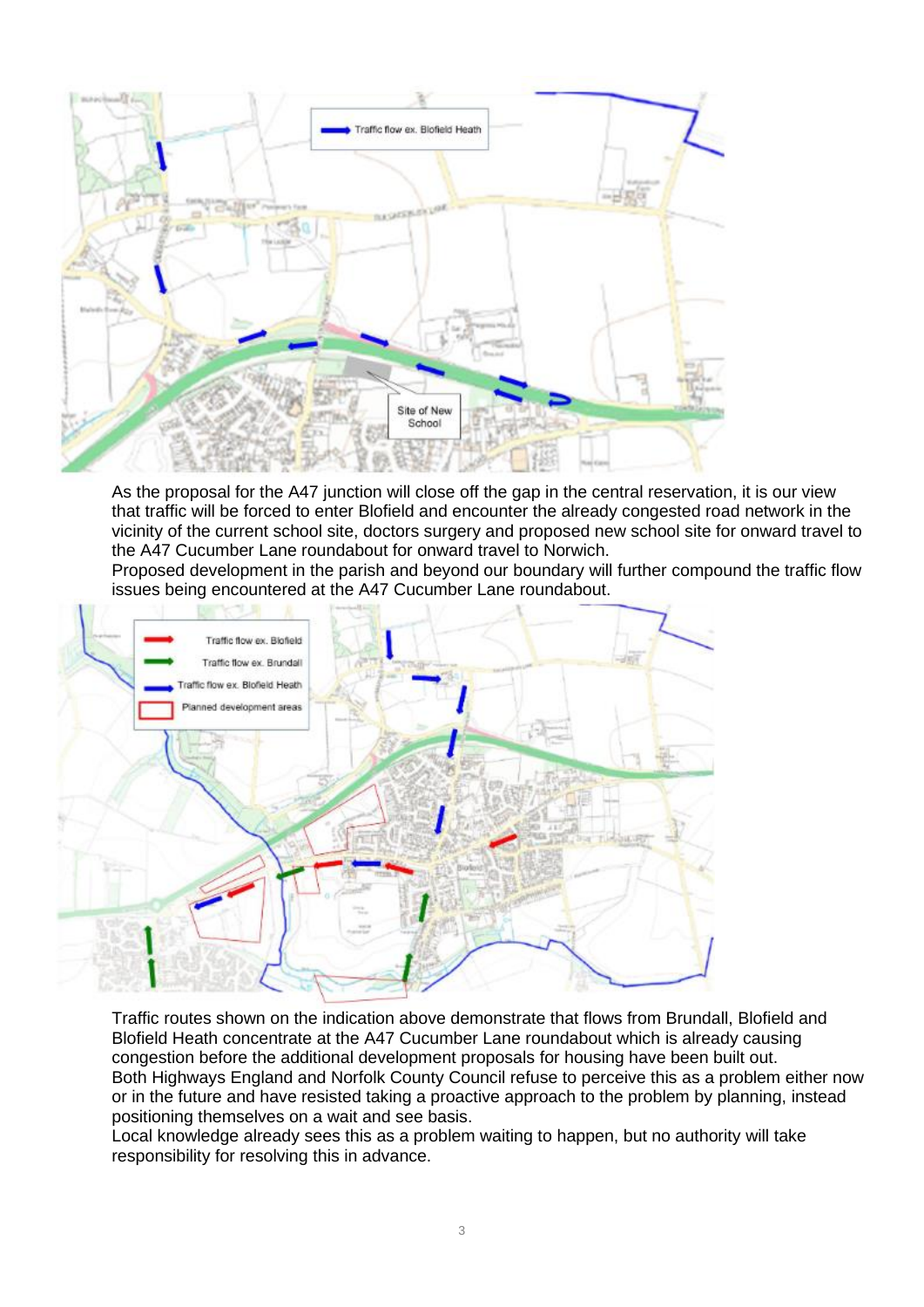It is with this knowledge why we proposed an alternative layout to the junction that could be achieved with minor alterations to the plans which, in our view, would alleviate the traffic flow issues demonstrated above.

## **2.4 Rights of Way and Access Plans**

It would appear that FP4 is going to be diverted through the back of what would be the new school site. Currently FP4 borders the top of the bank running adjacent to the A47 and through the small section of woodland before turning to the south to join up with Yarmouth Road adjacent to Turret House.

The Council would urge that you consult with NCC Childrens Services and NPS who are evolving plans for the new school site to ascertain if a redirected footpath is relevant.

It would appear that only a cycle track is being provided over the new overbridge whereas the Council understood that this was going to be a footpath as well to facilitate safer pedestrian access to Blofield from the residents on the northern side of the A47 (and on which a housing proposal was passed for a sub division on the premise there would be footpath connectivity – which doesn't appear to be the case)

Will the proposed soakaways be sufficient to protect the properties at Waterlow from surface water flooding?

## **2.6 General Arrangement Plans**

The proposed 20 lighting columns would be in contradiction of the Blofield Neighbourhood Plan Environment 5 Policy regarding Dark Skies. If the proposed junction was amended as per our suggestion at the beginning of this document, then the junction lighting would not be in contradiction to our local plan policy.

## **2.7 Drainage and Surface Water Plans**

The allotment car park seems to be vastly reduced compared to what is currently serving the allotment gardens. Will this new reduced size be sufficient to cater for peak growing season capacity? Will there be sufficient space to facilitate access to the two haulage ways on the main allotment plots?

Will the proposed concrete dished channel be sufficient to cope with surface water run off to prevent the allotment car park from being flooded (as is the current issue) and water creating channels down the half plot side of the allotment gardens.

## **2.9 Hedgerow Plans**

The Council is disappointed that there appears to be limited new hedging being planted to offset the hedging being removed.

## **2.11 Traffic Regulation Plans**

Could the proposed 30MPH limit be extended to cover the entrance to the allotment gardens carpark thus enabling safer access to the allotments, considering a footway is going to be provided to encourage walking to the allotments it would be beneficial to have the opportunity for speeding cars to be reduced.

Considering the A47 will now be national speed limit, is the slip road off the Westbound side to enter Blofield sufficient to slow drivers down from the 70MPH limit into a tight turn off for either Waterlow or Yarmouth Road restricted at 30MPH? The Council can foresee accidents occurring and would really encourage Highways England to reconsider the junction plans as mentioned at the start of this document.

## **6.1 Chapter 3- Assessment of Alternatives**

Junction option B detailed in 3.1.12 is pretty close to what the Parish Council wanted to see. Discounted purely on costs and what a computer has predicted as traffic flow, without seeking any local knowledge or insights. Again very disappointing to see this desirable option discounted or even a willingness to work with the Parish Council to see what is best for the local community.

## **6.1 Chapter 7 – Landscape and Visual Effects**